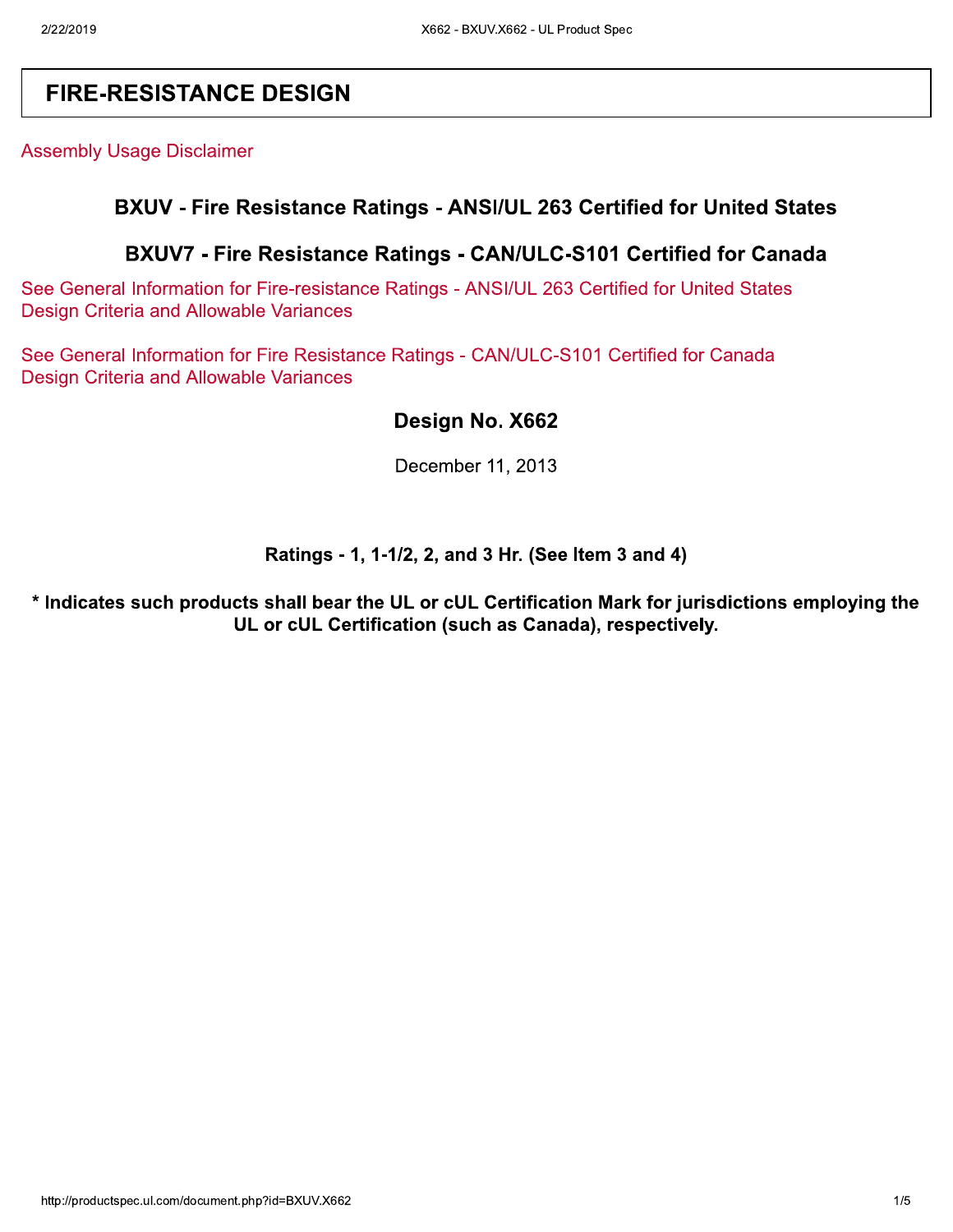

1. Steel Tube Column - Hollow structural steel tube with the minimum sizes shown in the tables below. Columns shall be free of dirt, loose scale and oil.

2. Primer Coating - (Not Shown) Two Component Epoxy or Phenolic Modified Alkyd applied at 0.002 in. dry film thickness.

| 3. Mastic & Intumescent Coating <sup>*</sup> — Coating spray or brush applied in accordance with the |
|------------------------------------------------------------------------------------------------------|
| manufacturer's instructions at the minimum average dry thickness shown in the table below.           |
| The thickness shown does not include primer thickness.                                               |

| <b>Size</b> | A/P  | 1 Hr. In. | 1-1/2 Hr. In. | 2 Hr. In. | 3 Hr. In. |
|-------------|------|-----------|---------------|-----------|-----------|
| SP 8X0.25   | 0.24 | 0.073     | 0.226         | 0.353     | <b>NR</b> |
| SP 10X0.25  | 0.24 | 0.073     | 0.226         | 0.353     | <b>NR</b> |
| SP 12X0.25  | 0.25 | 0.069     | 0.212         | 0.348     | <b>NR</b> |
| SP 14X0.25  | 0.25 | 0.069     | 0.212         | 0.348     | <b>NR</b> |
| SP 5X0.258  | 0.25 | 0.069     | 0.212         | 0.348     | <b>NR</b> |
| SP 16X0.25  | 0.25 | 0.069     | 0.212         | 0.348     | <b>NR</b> |
| SP 18X0.25  | 0.25 | 0.069     | 0.212         | 0.348     | <b>NR</b> |
| SP 20X0.25  | 0.25 | 0.069     | 0.212         | 0.348     | <b>NR</b> |
| SP 6X0.28   | 0.27 | 0.062     | 0.183         | 0.305     | <b>NR</b> |

http://productspec.ul.com/document.php?id=BXUV.X662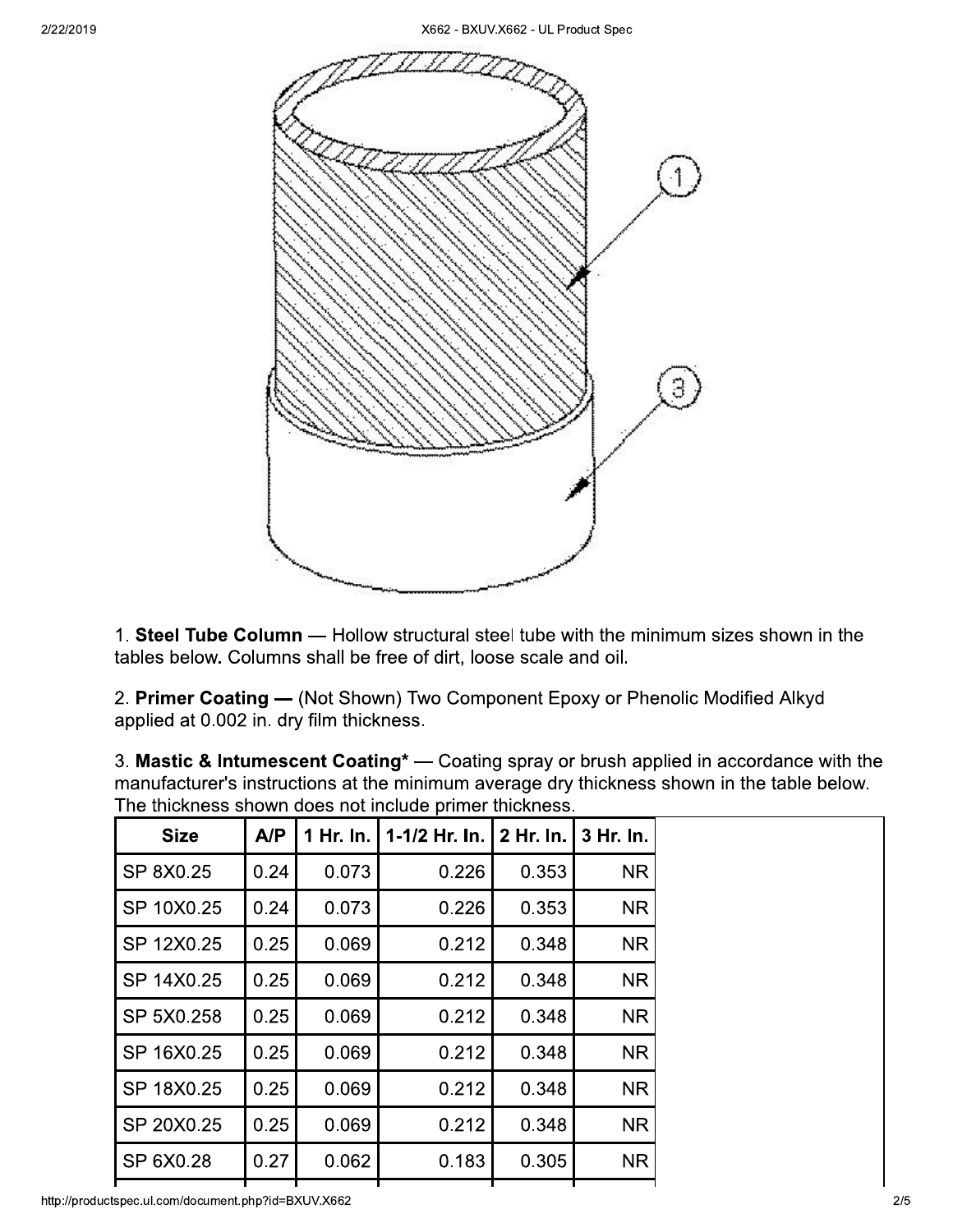X662 - BXUV.X662 - UL Product Spec

| SP 14X0.312 | 0.31 | 0.053 | 0.151 | 0.258 | <b>NR</b> |
|-------------|------|-------|-------|-------|-----------|
| SP 16X0.312 | 0.31 | 0.053 | 0.151 | 0.258 | <b>NR</b> |
| SP 8X0.322  | 0.31 | 0.053 | 0.151 | 0.258 | <b>NR</b> |
| SP 4X0.337  | 0.31 | 0.053 | 0.151 | 0.258 | <b>NR</b> |
| SP 5X0.375  | 0.35 | 0.047 | 0.126 | 0.221 | <b>NR</b> |
| SP 10X0.365 | 0.35 | 0.047 | 0.126 | 0.221 | <b>NR</b> |
| SP 12X0.375 | 0.36 | 0.046 | 0.123 | 0.217 | <b>NR</b> |
| SP 14X0.375 | 0.36 | 0.046 | 0.123 | 0.217 | <b>NR</b> |
| SP 16X0.375 | 0.37 | 0.045 | 0.119 | 0.211 | <b>NR</b> |
| SP 18X0.375 | 0.37 | 0.045 | 0.119 | 0.211 | <b>NR</b> |
| SP 20X0.375 | 0.37 | 0.045 | 0.119 | 0.211 | <b>NR</b> |
| SP 8X0.406  | 0.39 | 0.043 | 0.111 | 0.199 | <b>NR</b> |
| SP 12X0.406 | 0.39 | 0.043 | 0.111 | 0.199 | <b>NR</b> |
| SP 6X0.432  | 0.40 | 0.041 | 0.106 | 0.191 | <b>NR</b> |
| SP 14X0.438 | 0.42 | 0.040 | 0.102 | 0.183 | <b>NR</b> |
| SP 16X0.438 | 0.43 | 0.039 | 0.101 | 0.182 | <b>NR</b> |
| SP 18X0.438 | 0.43 | 0.039 | 0.101 | 0.182 | <b>NR</b> |
| SP 8X0.5    | 0.47 | 0.037 | 0.092 | 0.168 | 0.319     |
| SP 10X0.5   | 0.48 | 0.036 | 0.091 | 0.166 | 0.319     |
| SP 12X0.5   | 0.48 | 0.036 | 0.091 | 0.166 | 0.319     |
| SP 14X0.5   | 0.48 | 0.036 | 0.091 | 0.166 | 0.319     |
| SP 16X0.5   | 0.48 | 0.036 | 0.091 | 0.166 | 0.319     |
| SP 18X0.5   | 0.49 | 0.036 | 0.089 | 0.164 | 0.319     |
| SP 20X0.5   | 0.49 | 0.036 | 0.089 | 0.164 | 0.319     |
| SP 6X0.562  | 0.51 | 0.035 | 0.085 | 0.157 | 0.319     |
| SP 12X0.562 | 0.54 | 0.034 | 0.082 | 0.152 | 0.319     |
| SP 18X0.562 | 0.54 | 0.034 | 0.082 | 0.150 | 0.319     |
| SP 8X0.594  | 0.55 | 0.033 | 0.080 | 0.149 | 0.319     |
| SP 10X0.594 | 0.56 | 0.033 | 0.079 | 0.147 | 0.319     |
| SP 14X0.594 | 0.57 | 0.033 | 0.078 | 0.146 | 0.319     |
| SP 4X0.674  | 0.57 | 0.033 | 0.078 | 0.146 | 0.319     |
|             |      |       |       |       |           |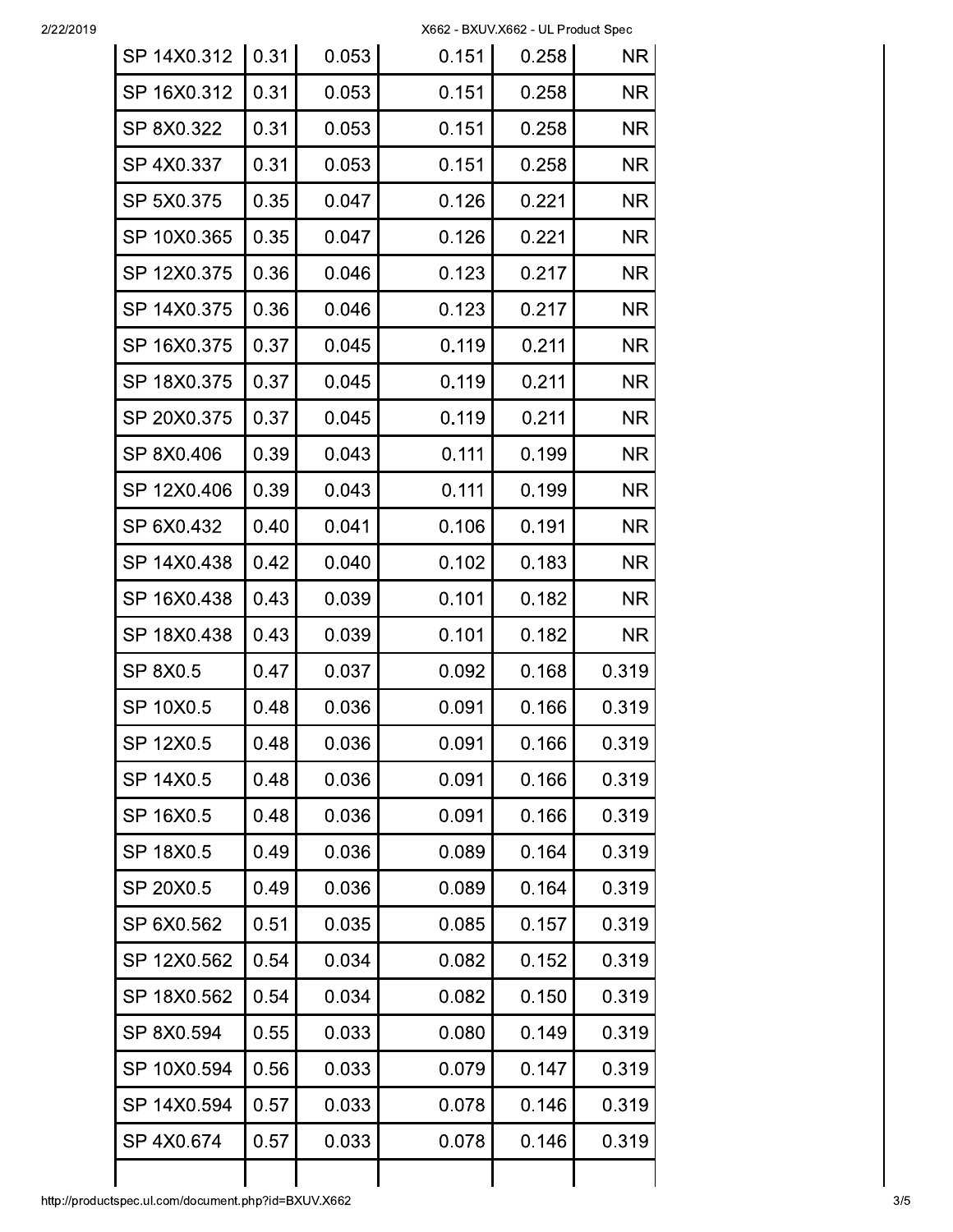X662 - BXUV.X662 - UL Product Spec

| SP 20X0.625  | 0.61 | 0.031 | 0.075 | 0.140 | 0.319 |
|--------------|------|-------|-------|-------|-------|
| SP 16X0.656  | 0.63 | 0.031 | 0.073 | 0.137 | 0.319 |
| SP 6X0.719   | 0.64 | 0.030 | 0.072 | 0.136 | 0.319 |
| SP 5X0.75    | 0.65 | 0.030 | 0.071 | 0.135 | 0.319 |
| SP 12X0.688  | 0.65 | 0.030 | 0.071 | 0.134 | 0.319 |
| SP 8X 0.719  | 0.66 | 0.030 | 0.071 | 0.134 | 0.319 |
| SP 10X0.719  | 0.67 | 0.030 | 0.070 | 0.132 | 0.319 |
| SP 14X0.75   | 0.71 | 0.029 | 0.067 | 0.128 | 0.319 |
| SP 18X0.75   | 0.72 | 0.029 | 0.067 | 0.127 | 0.319 |
| SP 20X0.75   | 0.72 | 0.029 | 0.067 | 0.127 | 0.319 |
| SP 8X0.812   | 0.74 | 0.029 | 0.066 | 0.126 | 0.319 |
| SP 6X0.864   | 0.75 | 0.028 | 0.065 | 0.125 | 0.319 |
| SP 10X0.844  | 0.78 | 0.028 | 0.064 | 0.122 | 0.319 |
| SP 20X0.812  | 0.78 | 0.028 | 0.064 | 0.122 | 0.319 |
| SP 8X0.875   | 0.79 | 0.028 | 0.064 | 0.122 | 0.319 |
| SP 12X0.844  | 0.79 | 0.028 | 0.064 | 0.122 | 0.319 |
| SP 16X0.844  | 0.80 | 0.028 | 0.063 | 0.121 | 0.319 |
| SP 18X0.938  | 0.89 | 0.026 | 0.060 | 0.115 | 0.319 |
| SP 10X1.0    | 0.91 | 0.026 | 0.059 | 0.114 | 0.319 |
| SP 12X1.0    | 0.92 | 0.026 | 0.059 | 0.114 | 0.319 |
| SP 20X1.031  | 0.98 | 0.026 | 0.057 | 0.111 | 0.319 |
| SP 14X 1.094 | 1.01 | 0.025 | 0.056 | 0.110 | 0.319 |
| SP 16X1.219  | 1.13 | 0.024 | 0.054 | 0.106 | 0.319 |
| SP 14X 1.25  | 1.14 | 0.024 | 0.054 | 0.105 | 0.319 |
| SP 20X1.281  | 1.20 | 0.024 | 0.053 | 0.103 | 0.319 |
| SP 14X1.406  | 1.26 | 0.024 | 0.052 | 0.102 | 0.319 |

**CARBOLINE CO** - TYPE THERMO-SORB, THERMO-SORB VOC. Investigated for Interior Conditioned Space and Interior General Purpose.

4. Carbon Fiber Mesh - (Option, Not Shown) For three hour rating. Nom 3/16 in. by 3/16 in. 3.50 oz/sq yd carbon fiber mesh to cover the entire surface. The depth at which the reinforcing mesh is placed shall be approximately 0.120 inches from the steel substrate.